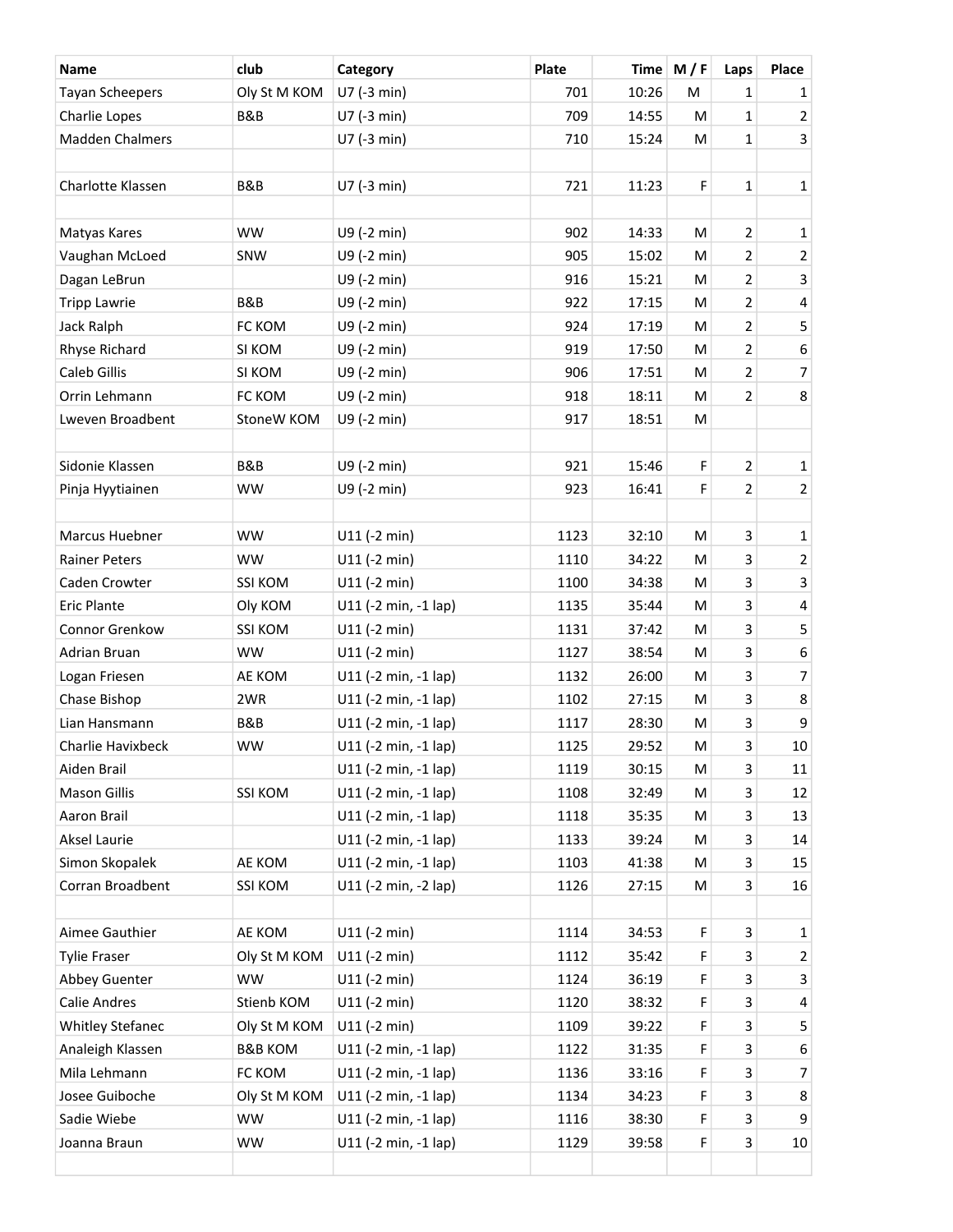| <b>Ewan Dalling</b>    | <b>B&amp;B KOM</b> | $U13$ (-1 min)        | 1307 | 34:29   | ${\sf M}$ | 4              | $\mathbf{1}$     |
|------------------------|--------------------|-----------------------|------|---------|-----------|----------------|------------------|
| Lucas Thompson         | CC                 | $U13$ (-1 min)        | 1331 | 34:40   | M         | 4              | $\overline{2}$   |
| Aiden Gauthier         | AE KOM             | $U13$ (-1 min)        | 1303 | 36:04   | M         | 4              | $\mathbf{3}$     |
| Soren Weslake          | <b>JYD</b>         | U13 (-1 min)          | 1309 | 36:17   | M         | 4              | $\pmb{4}$        |
| Keelan Fraser          | Oly St M KOM       | $U13$ (-1 min)        | 1311 | 37:35   | M         | 4              | 5                |
| <b>Blake Stefanec</b>  | Oly St M KOM       | U13 (-1 min)          | 1312 | 37:52   | M         | 4              | $\boldsymbol{6}$ |
| Adam Smith             | AE KOM             | $U13$ (-1 min)        | 1310 | 37:54   | M         | 4              | $\overline{7}$   |
| Jackson Smith          | AE KOM             | $U13$ (-1 min)        | 1325 | 40:00   | M         | 4              | $\,8\,$          |
| Levi Wiebe             | <b>WW</b>          | $U13$ (-1 min)        | 1321 | 40:23   | M         | 4              | $\boldsymbol{9}$ |
| Loic Savard            | Oly St M KOM       | U13 (-1 min)          | 1301 | 40:47   | M         | 4              | $10\,$           |
| Alex Kares             | <b>WW</b>          | $U13$ (-1 min)        | 1302 | 42:39   | M         | 4              | 11               |
| <b>Chase Bueckert</b>  | Stienb KOM         | U13 (-1 min)          | 1306 | 42:50   | M         | 4              | 12               |
| Duncan McGowan         | <b>WW</b>          | U13 (-1 min, - 1 lap) | 1323 | 35:06   | M         | 4              | 13               |
| Jonah Dagdick          | <b>B&amp;B KOM</b> | U13 (-1 min, - 1 lap) | 1308 | 35:37   | M         | 4              | 14               |
| Jase Herie             | <b>WW</b>          | U13 (-1 min, - 1 lap) | 1327 | 37:43   | M         | 4              | 15               |
| Kiran Hanzmann         | <b>B&amp;B KOM</b> | U13 (-1 min, - 1 lap) | 1322 | 38:27   | M         | 4              | 16               |
| Benjamin Lopes         | Stienb KOM         | U13 (-1 min, - 1 lap) | 1320 | 43:11   | M         | 4              | $17\,$           |
| Owen Borland           | AE KOM             | U13 (-1 min, - 2 lap) | 1324 | 23:14   | M         | 4              | 18               |
|                        |                    |                       |      |         |           |                |                  |
| Katherine Peters       | <b>WW</b>          | $U13$ (-1 min)        | 1313 | 35:40   | F         | $\overline{4}$ | $\mathbf{1}$     |
| Arianna Plante         | Oly St M KOM       | $U13$ (-1 min)        | 1326 | 43:23   | F         | 4              | $\overline{2}$   |
|                        |                    |                       |      |         |           |                |                  |
| Sebatian Trask         | ORR                | U15 (-4 min)          | 1514 | 1:00:23 | ${\sf M}$ | $\overline{2}$ | 1                |
| Jonah Huebber          | DEVO MB            | U15 (-4 min)          | 1509 | 1:01:34 | M         | $\mathbf 2$    | $\overline{2}$   |
| Hamad Alabodoulsalam   | DEVO MB            | U15 (-4 min)          | 1502 | 1:01:34 | M         | $\overline{2}$ | $\mathbf{3}$     |
| <b>Tyler Sietz</b>     | DEVO MB            | U15 (-4 min)          | 1501 | 1:04:36 | M         | $\mathbf 2$    | $\sqrt{4}$       |
| Ty Andres              | Stb KOM            | U15 (-4 min)          | 1504 | 1:09:29 | M         | $\overline{2}$ | 5                |
| Wil Baril              |                    | U15 (-4 min)          | 1512 | 1:17:07 | M         | $\mathbf 2$    | 6                |
| Graig Gregnfurtner     |                    | U15 (-4 min)          | 1513 | 1:21:43 | M         | $\overline{2}$ | $\overline{7}$   |
|                        |                    |                       |      |         |           |                |                  |
| Jaeden Herire          | <b>WW</b>          | U15 (-5 min)          | 1515 |         | F         |                |                  |
| <b>Grafton Hopkins</b> |                    | U17 (-4 min)          | 1708 | 54:16   | ${\sf M}$ | $\overline{2}$ | 1                |
| Jaden Kreviazuk        |                    | U17 (-4 min)          | 1700 | 55:01   | M         | $\mathbf 2$    | $\overline{2}$   |
| Stephan Smith          |                    | U17 (-4 min)          | 1702 | 55:32   | M         | $\overline{2}$ | 3                |
| <b>Torin Frith</b>     | DEVO MB            | U17 (-4 min)          | 1705 | 58:18   | M         | $\overline{2}$ | 4                |
| Griffin Karman         | Oly St. M          | U17 (-4 min)          | 1704 | 59:48   | M         | $\overline{2}$ | 5                |
|                        |                    |                       |      |         |           |                |                  |
| Charlotte Mahone-Volk  | <b>B&amp;B KOM</b> | U17 (-5 min)          | 1701 | 1:18:22 | F         | 2              | 1                |
|                        |                    |                       |      |         |           |                |                  |
| <b>Bob Lawrie</b>      |                    | Citizen (-5 min)      | 619  | 29:39   | M         | 1              |                  |
| Larry Stefanec         |                    | Citizen (-5 min)      | 605  | 32:04   | M         | 1              |                  |
| Tito Sarmiento         |                    | Citizen (-5 min)      | 616  | 33:53   | M         | 1              |                  |
| <b>Steve Carlson</b>   |                    | Citizen (-5 min)      | 617  | 34:05   | M         | $\mathbf 1$    |                  |
| Dave DeMarco           |                    | Citizen (-5 min)      | 615  | 34:50   | M         | 1              |                  |
| <b>Chad Gillis</b>     |                    | Citizen (-5 min)      | 604  | 38:14   | M         | 1              |                  |
| Evan Richard           |                    | Citizen (-5 min)      | 612  | 38:26   | M         | $\mathbf 1$    |                  |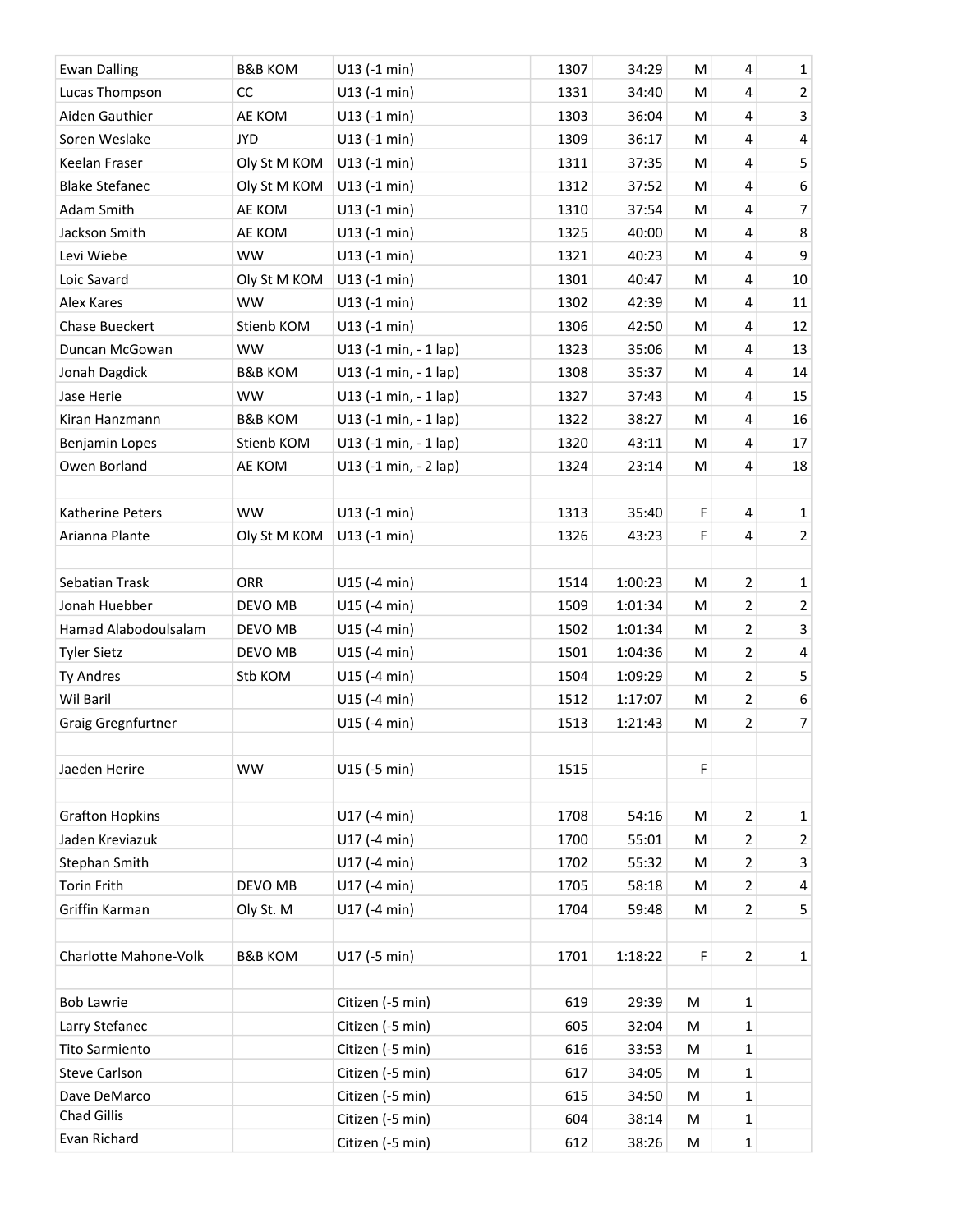| Jesse Balfour          |             | Citizen (-5 min)            | 613  | 53:15      | M | 1              |                |
|------------------------|-------------|-----------------------------|------|------------|---|----------------|----------------|
| <b>Brento Muio</b>     |             | Citizen (-5 min)            | 614  | 01:12:11   | М | 1              |                |
|                        |             |                             |      |            |   |                |                |
| <b>Emily Payne</b>     |             | Citizen (-5 min)            | 627  | 33:15      | F | 1              |                |
| Jackie Ross            |             | Citizen (-5 min)            | 618  | 40:06      | F | 1              |                |
| Candace Gauthier       |             | Citizen (-5 min)            | 620  | 41:33      | F | 1              |                |
|                        |             |                             |      |            |   |                |                |
| Austin Legault         | DEVO MB     | Sport Men Junior (-4 min)   | 152  | 48:24      | M | $\overline{2}$ | $\mathbf{1}$   |
| Auckland LeBrun        | DEVO MB     | Sport Men Junior (-4 min)   | 153  | 48:25      | M | $\overline{2}$ | $\overline{2}$ |
| Mark Dyck              | DEVO MB     | Sport Men Junior (-4 min)   | 155  | 49:56      | M | 2              | 5              |
| Cody Brown             | DEVO MB     | Sport Men Junior (-4 min)   | 154  | 51:47      | М | $\overline{2}$ | 6              |
|                        |             |                             |      |            |   |                |                |
| <b>Austin Buell</b>    |             | Sport Men Senior (-4 min)   | 308  | 48:35      | M | 2              | 1              |
| <b>Kevin Penner</b>    |             | Sport Men Senior (-4 min)   | 304  | 49:59      | M | 2              | $\overline{2}$ |
| Darcy Beer             | B&B         | Sport Men Senior (-4 min)   | 310  | 51:48      | M | $\overline{2}$ | 3              |
| <b>Steve Dysievick</b> | AE          | Sport Men Senior (-4 min)   | 320  | 51:49      | M | 2              | 4              |
| Derek Kitching         | <b>WCW</b>  | Sport Men Senior (-4 min)   | 309  | 52:24      | M | $\overline{2}$ | 5              |
| Jiri Skopalek          | AE          | Sport Men Senior (-4 min)   | 303  | 53:04      | M | 2              | 6              |
| <b>Steve Tiede</b>     | B&B         | Sport Men Senior (-4 min)   | 306  | 53:13      | M | 2              | $\overline{7}$ |
| Kenton Frith           | B&B         | Sport Men Senior (-4 min)   | 305  | 54:03      | M | 2              | 8              |
| Fernie Conrad          |             | Sport Men Senior (-4 min)   | 317  | 54:18      | M | $\overline{2}$ | 9              |
| <b>Bill Algeo</b>      | Oly         | Sport Men Senior (-4 min)   | 322  | 54:34      | M | 2              | 10             |
| Corrie Linton          | 2WR         | Sport Men Senior (-4 min)   | 313  | 54:45      | M | $\overline{2}$ | 11             |
| <b>Brad Gauthier</b>   | AE          | Sport Men Senior (-4 min)   | 302  | 55:39      | M | 2              | 12             |
| John Malcolm           | OCC         | Sport Men Senior (-4 min)   | 314  | 55:41      | M | 2              | 13             |
| Marc Zurbuchen         |             | Sport Men Senior (-4 min)   | 333  | 56:59      | M | 2              | 14             |
| Jonathon Borland       | AE          | Sport Men Senior (-4 min)   | 318  | 57:20      | M | $\overline{2}$ | 15             |
| Michael Voth           | CC          | Sport Men Senior (-4 min)   | 311  | 58:16      | M | 2              | 16             |
| Michael Honke          | AE          | Sport Men Senior (-4 min)   | 307  | 58:33      | M | 2              | 17             |
| Randy Grieser          | CC          | Sport Men Senior (-4 min)   | 326  | 59:49      | М | 2              | 18             |
| Jeff Brooks            |             | Sport Men Senior (-4 min)   | 325  | 1:03:40    | M | $\overline{2}$ | 19             |
| Derek Herie            |             | Sport Men Senior (-4 min)   | 321  | 1:06:15    | M | 2              | 20             |
| Derek Johnson          |             | Sport Men Senior (-4 min)   | 324  | 1:09:02    | M | $\overline{2}$ | 21             |
| Curtis Guiboche        | Oly St Mary | Sport Men Senior (-4 min)   | 312  | 1:09:45    | M | 2              | 22             |
| <b>Trevor Smith</b>    |             | Sport Men Senior (-4 min)   | 319  | <b>DNF</b> | M | $\overline{2}$ |                |
|                        |             |                             |      |            |   |                |                |
| <b>Maia Dalling</b>    | Devo        | Sport Women Junior (-4 min) | 192  | 54:35      | F | $\overline{2}$ | $\mathbf{1}$   |
| Eryn Guernter          | Devo        | Sport Women Junior (-4 min) | 191  | 55:12      | F | 2              | $\overline{2}$ |
| Miriam Huebner         | Devo        | Sport Women Junior (-4 min) | 1711 | 58:11      | F | 2              | 3              |
| Maren Penner           | B&B         | Sport Women Junior (-4 min) | 194  | 1:07:06    | F | 2              | 4              |
| Kira Eldse             | Veldonas    | Sport Women Junior (-4 min) | 193  | 1:22:37    | F | 2              | 5              |
| Vanessa Peters         | <b>DRR</b>  | Sport Women Senior (-5 min) | 502  | 1:03:58    | F | 2              | 1              |
| April Gobert           | Velodonnas  | Sport Women Senior (-5 min) | 510  | 1:10:14    | F | 2              | $\overline{2}$ |
| Gillian Cooper         | Velodonnas  | Sport Women Senior (-5 min) | 501  | 1:10:39    | F | 2              | 3              |
| Joanne Sanders         | Velodonnas  | Sport Women Senior (-5 min) | 505  | 1:10:41    | F | 2              | 4              |
| Sandra Ott             | Velodonnas  | Sport Women Senior (-5 min) | 503  | 1:14:42    | F | $\overline{2}$ | 5              |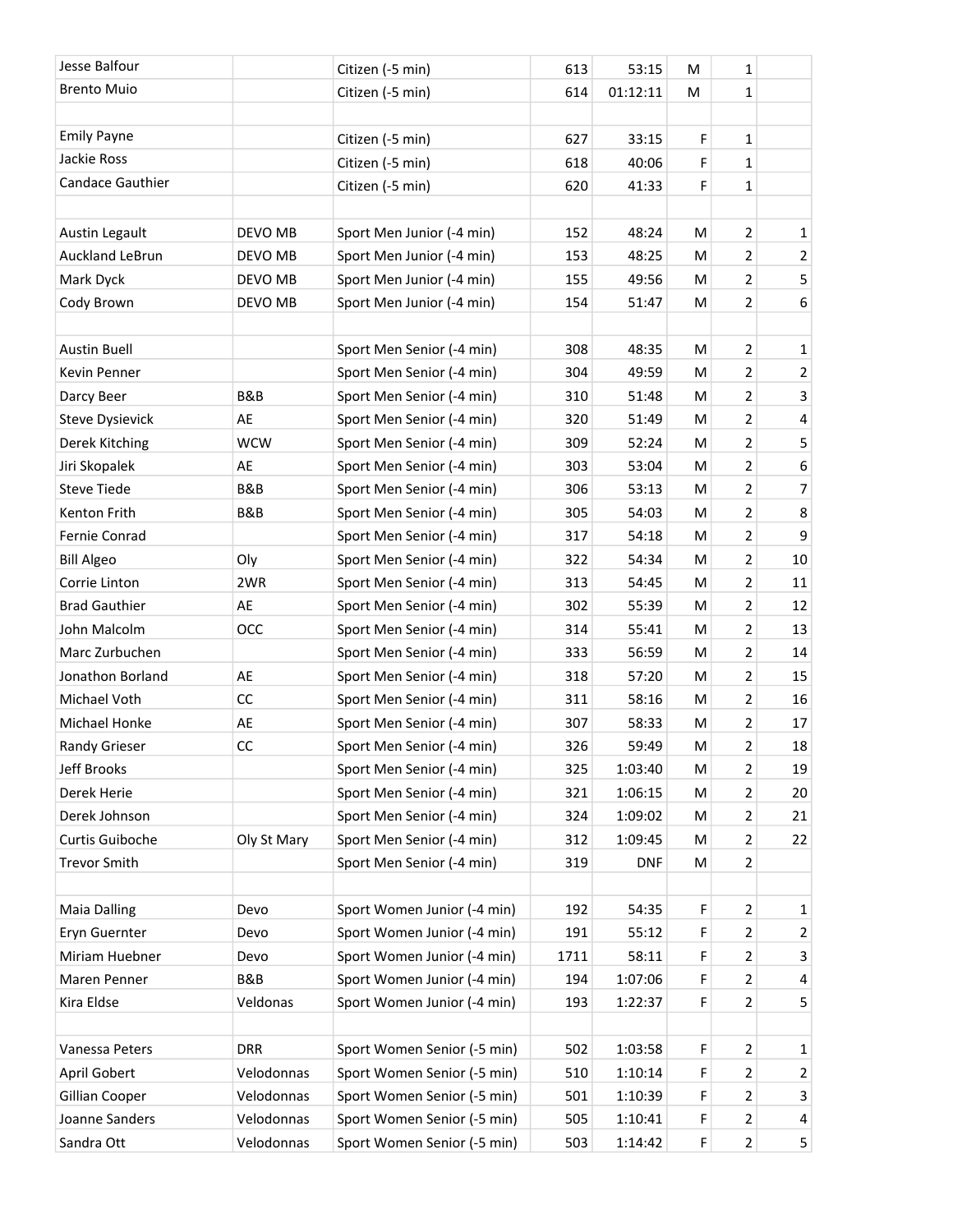| Donna Sulz           | Velodonnas     | Sport Women Senior (-5 min) | 500 | <b>DNF</b> | F | 2              | 6              |
|----------------------|----------------|-----------------------------|-----|------------|---|----------------|----------------|
|                      |                |                             |     |            |   |                |                |
| Paul Benson          | AE             | Comp men (-3 min)           | 109 | 1:10:10    | M | 3              | $\mathbf 1$    |
| Graham Wiebe         | <b>DRR</b>     | Comp men (-3 min)           | 67  | 1:10:12    | M | 3              | $\overline{2}$ |
| <b>Trevor Ketler</b> | <b>DRR</b>     | Comp men (-3 min)           | 111 | 1:11:22    | M | 3              | 3              |
| Jon Guenter          | <b>DRR</b>     | Comp men (-3 min)           | 103 | 1:11:23    | M | 3              | 4              |
| David Brodeur        | Devo Mb        | Comp men (-3 min)           | 131 | 1:13:23    | M | 3              | 5              |
| Damian Tryon         | <b>DRR</b>     | Comp men (-3 min)           | 115 | 1:13:23    | M | 3              | 6              |
| <b>Justin Enns</b>   |                | Comp men (-3 min)           | 102 | 1:13:43    | M | 3              | $\overline{7}$ |
| Allan Manjares       | <b>WCW</b>     | Comp men (-3 min)           | 114 | 1:14:32    | M | 3              | 8              |
| <b>Gord Dalling</b>  | B&B            | Comp men (-3 min)           | 60  | 1:15:41    | M | 3              | 9              |
| Tommy Slymkevich     | FOG            | Comp men (-3 min)           | 106 | 1:15:41    | M | 3              | $10\,$         |
| Marc Proulx          | AE             | Comp men (-3 min)           | 108 | 1:15:56    | M | 3              | 11             |
| Teagen Algeo         | OCC            | Comp men (-3 min)           | 100 | 1:18:39    | M | 3              | 12             |
| Mark Seel            | 2WR            | Comp men (-3 min)           | 105 | <b>DNF</b> | M | 3              | 13             |
|                      |                |                             |     |            |   |                |                |
| Heidi Grieser        | CC             | Comp Women (-3 min)         | 223 | 1:20:58    | F | 3              | $\mathbf 1$    |
| Cindy Brown          | <b>B&amp;B</b> | Comp Women (-3 min)         | 203 | 1:23:33    | F | 3              | $\overline{2}$ |
| Jenn Holmes          | <b>WCW</b>     | Comp Women (-3 min)         | 222 | 1:24:11    | F | 3              | 3              |
| Marlis Jabs          | B&B            | Comp Women (-3 min)         | 200 | 1:25:06    | F | 3              | 4              |
| Nicola Bistyak       | B&B            | Comp Women (-3 min)         | 201 | 1:30:03    | F | 3              | 5              |
|                      |                |                             |     |            |   |                |                |
| Peter Loewen         | PFR            | Expert men (- 2 min)        | 29  | 1:26:29    | M | $\overline{4}$ | $\mathbf 1$    |
| <b>Brett Down</b>    | Sask           | Expert men (- 2 min)        | 22  | 1:27:38    | M | 4              | $\overline{2}$ |
| Cole Hildebrand      | CC             | Expert men (- 2 min)        | 28  | 1:30:18    | M | 4              | 3              |
| <b>Ron Kaulins</b>   | <b>OCC</b>     | Expert men (- 2 min)        | 23  | 1:30:44    | M | 4              | 4              |
| Ed Reimer            |                | Expert men (- 2 min)        | 26  | 1:32:31    | M | 4              | 5              |
| Craig Crowter        | <b>WCW</b>     | Expert men (- 2 min)        | 21  | 1:32:59    | M | 4              | 6              |
| Olli Hyytiainen      | <b>DRR</b>     | Expert men (- 2 min)        | 27  | <b>DNF</b> | M | 4              |                |
|                      |                |                             |     |            |   |                |                |
| Karin McSherry       | Velodonnas     | Expert Women (-2 min)       | 50  | 1:16:41    | F | 3              | $\mathbf{1}$   |
| Chole Penner         | Team MB        | Expert Women (-2 min)       | 97  | 1:17:29    | F | 3              | $\overline{2}$ |
| Sarah Allen          |                | Expert Women (-2 min)       | 58  | 1:17:50    | F | 3              | 3              |
| Sonia Tessier        | <b>WCW</b>     | Expert Women (-2 min)       | 59  | 1:20:24    | F | 3              | 4              |
| Amy Cooper           | Devo MB        | Expert Women (-2 min)       | 99  | 1:38:43    | F | 3              | 5              |
| Mary Pendergast      | <b>Team MB</b> | Expert Women (-2 min)       | 54  | <b>DNF</b> | F | 3              | 6              |
|                      |                |                             |     |            |   |                |                |
| Carson Thompson      | <b>DRR</b>     | Elite Men (-1 min)          | 5   | 1:39:40    | M | 5              | $\mathbf{1}$   |
| <b>Trevor Allen</b>  | Ind            | Elite Men (-1 min)          | 11  | 1:40:39    | M | 5              | $\overline{2}$ |
| Kailen Shackleton    | PFR/T MB       | Elite Men (-1 min)          | 6   | 1:40:47    | M | 5              | 3              |
| Jason Weibe          | PFR            | Elite Men (-1 min)          | 1   | 1:41:22    | M | 5              | 4              |
| Clayton Heppner      | SW             | Elite Men (-1 min)          | 12  | 1:42:34    | M | 5              | 5              |
| David Hamm           | T MB           | Elite Men (-1 min)          | 3   | 1:44:49    | M | 5              | 6              |
| John Peters          | <b>DRR</b>     | Elite Men (-1 min)          | 8   | 1:45:03    | M | 5              | 7              |
| Ari Robinson         | <b>DRR</b>     | Elite Men (-1 min)          | 15  | 1:47:27    | M | 5              | 8              |
| Russell Thiessen     | PFR            | Elite Men (-1 min)          | 9   | 1:47:31    | M | 5              | 9              |
| Jason Howden         | <b>WCW</b>     | Elite Men (-1 min)          | 17  | 1:49:52    | M | 5              | 10             |